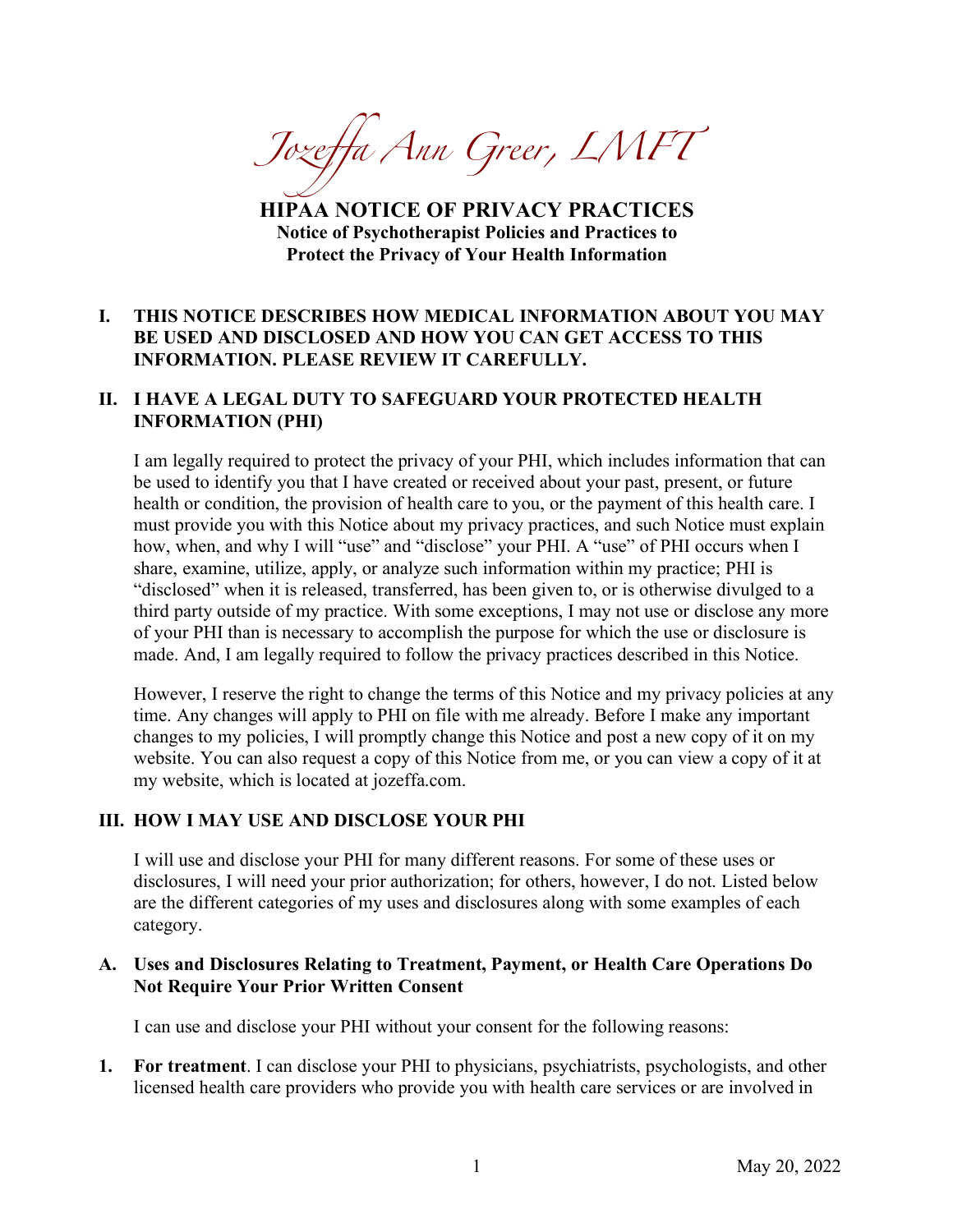your care. For example, if you are being treated by a psychiatrist, I can disclose your PHI to your psychiatrist in order to coordinate your care.

- **2. To obtain payment for treatment**. I can use and disclose your PHI to bill and collect payment for the treatment and services provided by me to you. For example, I might send your PHI to your insurance company or health plan to get paid for the health care services that I have provided to you. I may also provide your PHI to my business associates, such as billing companies, claims processing companies, and others that process my health care claims.
- **3. For health care operations**. I can disclose your PHI to operate my practice. For example, I might use your PHI to evaluate the quality of health care services that you received or to evaluate the performance of the health care professionals who provided such services to you. I may also provide your PHI to our accountants, attorneys, consultants, and others to make sure I am complying with applicable laws.
- **4. Other disclosures.** I may also disclose your PHI to others without your consent in certain situations. For example, your consent is not required if you need emergency treatment, as long as I try to get your consent after treatment is rendered, or if I try to get your consent but you are unable to communicate with me (for example, if you are unconscious or in severe pain) and I think that you would consent to such treatment if you were able to do so.

#### **B. Certain Uses and Disclosures Do Not Require Your Consent**

I can use and disclose your PHI without your consent or authorization for the following reasons:

- **1. When disclosure is required by federal, state or local law; judicial or administrative proceedings; or, law enforcement**. For example, I may make a disclosure to applicable officials when a law requires me to report information to government agencies and law enforcement personnel about victims of abuse or neglect; or when ordered in a judicial or administrative proceeding.
- **2. For public health activities**. For example, I may have to report information about you to the county coroner.
- **3. For health oversight activities**. For example, I may have to provide information to assist the government when it conducts an investigation or inspection of a health care provider or organization.
- **4. For research purposes**. In certain circumstances, I may provide PHI in order to conduct medical research.
- **5. To avoid harm**. In order to avoid a serious threat to the PHI to law enforcement personnel or persons able to prevent or lessen such harm.
- **6. For specific government functions**. I may disclose PHI of military personnel and veterans in certain situations. And I may disclose PHI for national security purposes, such as protecting the President of the United States or conducting intelligence operations.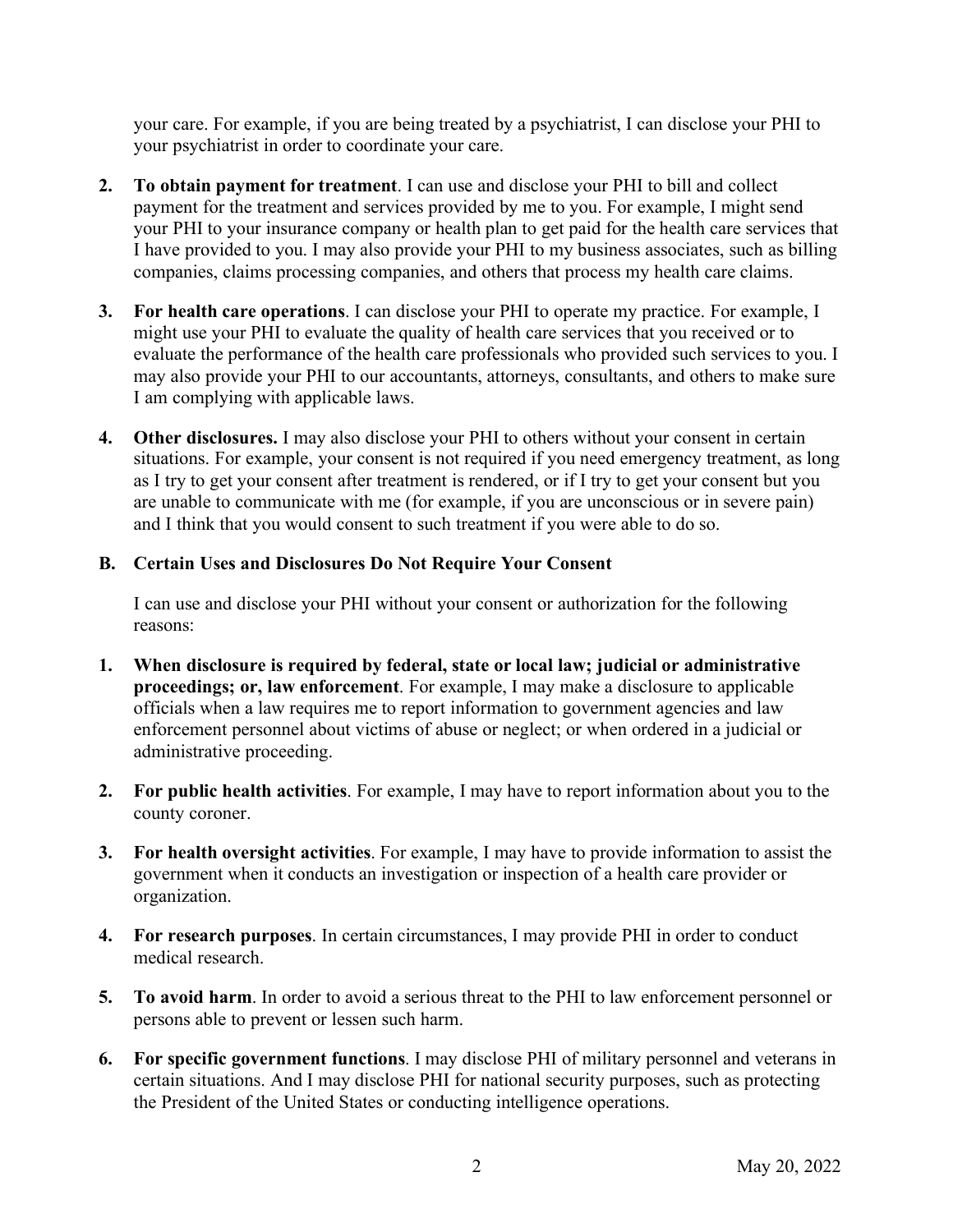- **7. For workers compensation purposes**. I may provide PHI in order to comply with workers compensation laws.
- **8. Appointment reminders and health related benefits or services**. I may use PHI to provide appointment reminders or give you information about treatment alternatives, or other health care services or benefits I offer.

#### **C. Certain Uses and Disclosures Require You to Have the Opportunity to Object**

**1. Disclosures to family, friends, or others.** I may provide your PHI to a family member, friend, or other person that you indicate is involved in your care or the payment for your health care, unless you object in whole or in part. The opportunity to consent may be obtained retroactively in emergency situations.

#### **D. Other Uses and Disclosures Require Your Prior Written Authorization**

In any other situation not described in sections III A, B, and C above, I will ask for your written authorization before using or disclosing any of your PHI. If you choose to sign an authorization to disclose your PHI, you can later revoke such authorization in writing to stop any future uses and disclosures (to the extent that I have not taken any action in reliance on such authorization) of your PHI by me.

### **IV. WHAT RIGHTS YOU HAVE REGARDING YOUR PHI**

You have the following rights with respect to your PHI:

### **A. The Right to Request Limits on Uses and Disclosures of Your PHI**

You have the right to ask that I limit how I use and disclose your PHI. I will consider your request, but I am not legally required to accept it. If I accept your request, I will put any limits in writing and abide by them except in emergency situations. You may not limit the uses and disclosures that I am legally required or allowed to make.

### **B. The Right to Choose How I Send PHI to You**

You have the right to ask that I send information to you to at an alternate address (for example, sending information to your work address rather than your home address) or by alternate means (for example, e-mail instead of regular mail) I must agree to your request so long as I can easily provide the PHI to you in the format you requested.

### **C. The Right to See and Get Copies of Your PHI**

In most cases, you have the right to look at or get copies of your PHI that I have, but you must make the request in writing. If I do not have your PHI but I know who does, I will tell you how to get it. I will respond to you within 30 days of receiving your written request. In certain situations, I may deny your request. If I do, I will tell you, in writing, my reasons for the denial and explain your right to have my denial reviewed. If you request copies of your PHI, I will charge you not more than \$0.25 for each page. Instead of providing the PHI you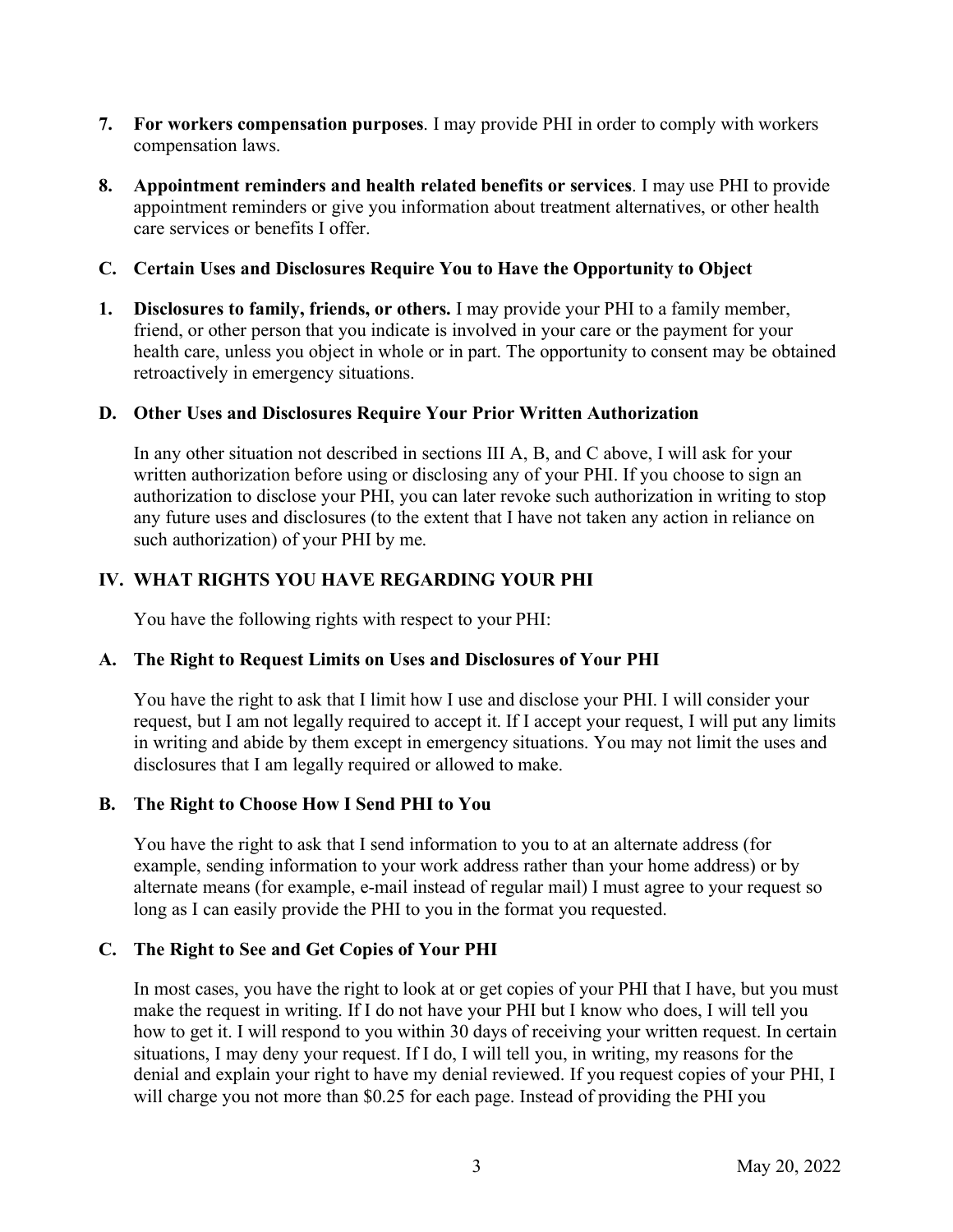requested, I may provide you with a summary or explanation of the PHI as long as you agree to that and to the cost in advance.

# **D. The Right to Get a List of the Disclosures I Have Made**

You have the right to get a list of instances in which I have disclosed your PHI. The list will not include uses or disclosures that you have already consented to, such as those made for treatment, payment, or health care operations, directly to you, or to your family. The list also will not include uses and disclosures made for national security purposes, to corrections or law enforcement personnel, or disclosures made before May 20, 2022.

I will respond to your request for an accounting of disclosures within 60 days of receiving your request. The list I will give you will include disclosures made in the last six years unless you request a shorter time. The list will include the date of the disclosure, to whom PHI was disclosed (including their address, if known), a description of the information disclosed, and the reason for the disclosure. I will provide the list to you at no charge, but if you make more than one request in the same year, I will charge you a reasonable cost based fee for each additional request.

# **E. The Right to Correct or Update Your PHI**

If you believe that there is a mistake in your PHI or that a piece of important information is missing, you have the right to request that I correct the existing information or add the missing information. You must provide the request and your reason for the request in writing. I will respond within 60 days of receiving your request to correct or update your PHI. I may deny your request in writing if the PHI is (i) correct and complete, (ii) not created by me, (iii) not allowed to be disclosed, or (iv) not part of my records. My written denial will state the reasons for the denial and explain your right to file a written statement of disagreement with the denial. If you do not file one, you have the right to request that your request and my denial be attached to all future disclosures of your PHI. If I approve your request, I will make the change to your PHI, tell you that I have done it, and tell others that need to know about the change to your PHI.

### **F. The Right to Get This Notice by E-Mail**

You have the right to get a copy of this notice by e-mail. Even if you have agreed to receive notice via e-mail, you also have the right to request a paper copy of it.

# **V. HOW TO COMPLAIN ABOUT MY PRIVACY PRACTICES**

If you think that I may have violated your privacy rights, or you disagree with a decision I made about access to your PHI, you may file a complaint with the person listed in Section VI below. You also may send a written complaint to the Secretary of the Department of Health and Human Services at 200 Independence Avenue S.W., Washington, D.C. 20201. I will take no retaliatory action against you if you file a complaint about my privacy practices.